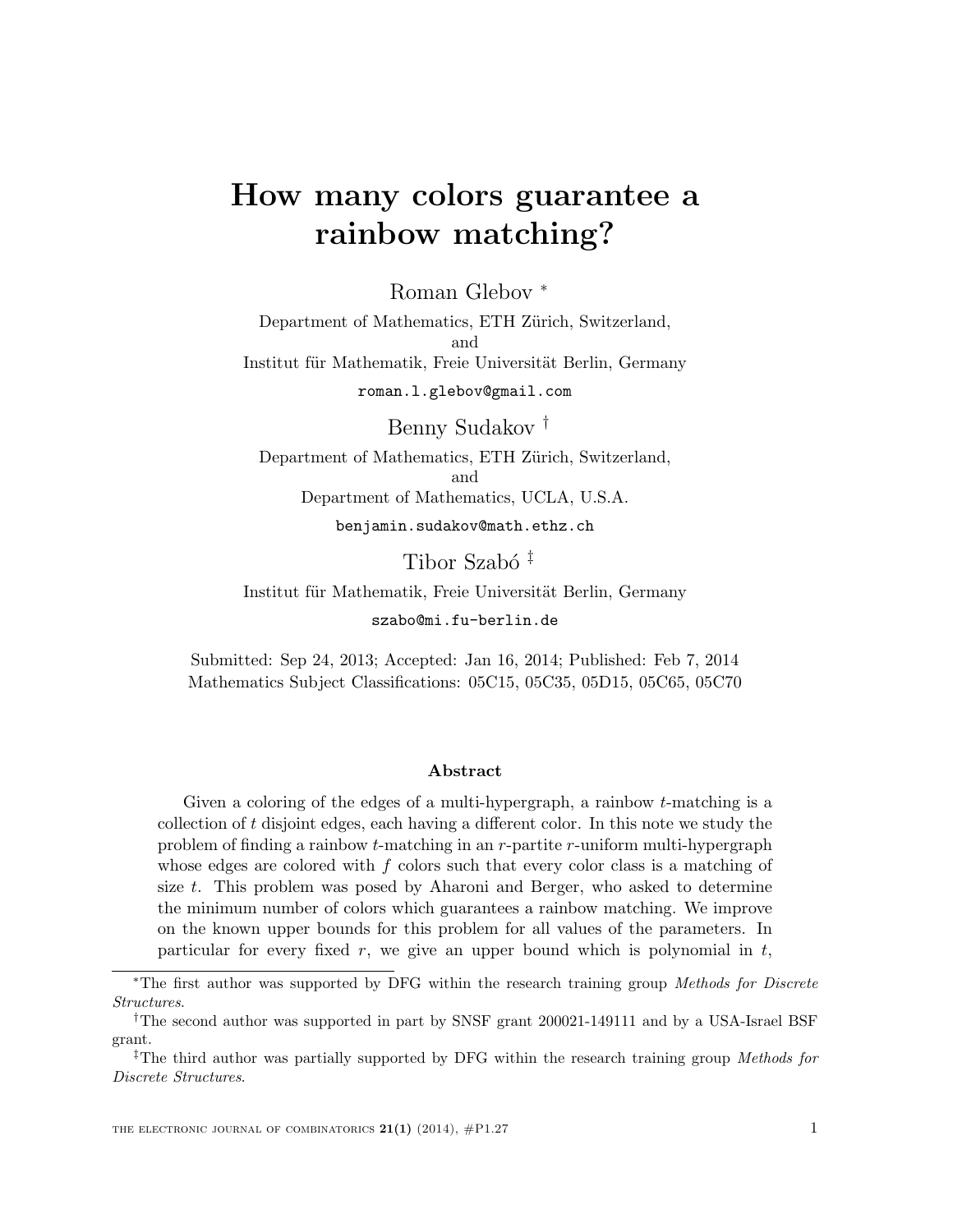improving the superexponential estimate of Alon. Our proof also works in the setting not requiring the hypergraph to be r-partite.

# 1 Introduction

An r-uniform multi-hypergraph is a pair  $(V, E)$ , where V is the set of vertices of G and  $E$  is a multiset of r-element subsets of the vertex set V. In this paper we usually refer to r-uniform multi-hypergraphs as  $r$ -graphs. A matching is a set of pairwise disjoint edges. Given a coloring  $c: E(G) \to [f]$  of the edges of an r-graph G, we call a matching  $M \subseteq E(G)$  a rainbow matching if all its edges have distinct colors. An r-graph  $G = (V, E)$ is called r-partite if the vertex set  $V = V_1 \cup \cdots \cup V_r$  is the disjoint union of r parts  $V_i$  and every edge  $e \in E$  intersects each part in exactly one vertex, i.e.,  $|e \cap V_i| = 1$  for all  $e \in E$ and  $i = 1, \ldots, r$ .

The problem of finding rainbow subgraphs in edge-colored graphs/hypergraphs has a long history and goes back more than 60 years to the Canonical Ramsey Theorem of Erdős and Rado [8]. One particular setting, which was extensively studied and which also appears naturally in problems of additive combinatorics, is when the edge-coloring of the host graph/hypergraph is *proper*, i.e., every color class in the coloring forms a matching (see e.g. [7, 6, 12] and their references). In this paper we also consider properly edgecolored hypergraphs in which we want to find a large rainbow matching. Being interesting for its own right, the problem of finding rainbow matchings in hypergraphs can also be used to study various classical extremal problems. For example, consider the following old conjecture of Ryser. A subset  $U \subseteq V(G)$  of the vertices forms a vertex cover of multihypergraph G if every edge of G intersects U. The covering number  $\tau(G)$  is the size of the smallest vertex cover of G and the matching number  $\nu(G)$  is the size of the largest matching in  $G$ . Since the union of the edges of a maximum matching in  $G$  is a vertex cover, for every  $r$ -graph  $G$  we have that

$$
\nu(G) \geqslant \tau(G)/r. \tag{1}
$$

Ryser's Conjecture states that this trivial lower bound on  $\nu(G)$  can be improved to  $\tau(G)/(r-1)$  provided G is r-partite. The conjecture follows for  $r=2$  from Kőnig's theorem, was proved by Aharoni [1] for  $r = 3$ , and is still open for all  $r \geq 4$ . One approach to this problem is to specify one of the vertex classes, say  $V_1$ , and consider the union H of the links of each vertex  $x \in V_1$ . (The link of a vertex  $x \in V_1$  is the  $(r-1)$ -graph consisting of those  $(r-1)$ -sets in  $V_2 \cup \cdots \cup V_r$  which, together with x, form an edge of G.) Then H is an  $(r-1)$ -partite  $(r-1)$ -graph, whose edges are colored by the elements of  $V_1$ : an edge of H coming from the link of some vertex  $x \in V_1$  is colored with "color" x. Looking for a matching in the original r-graph  $G$  corresponds exactly to looking for a rainbow matching in  $H$ . This view was applied by Aharoni [1] in his proof of Ryser's Conjecture for  $r = 3$ . For more applications of this idea, see, e.g., [9, 2, 11].

Conditions of different types are known to guarantee the existence of large rainbow matchings. For example, in [10] a sufficient condition was formulated in terms of domination in an auxiliary graph. In [3, 2] conditions were considered in terms of lower bounds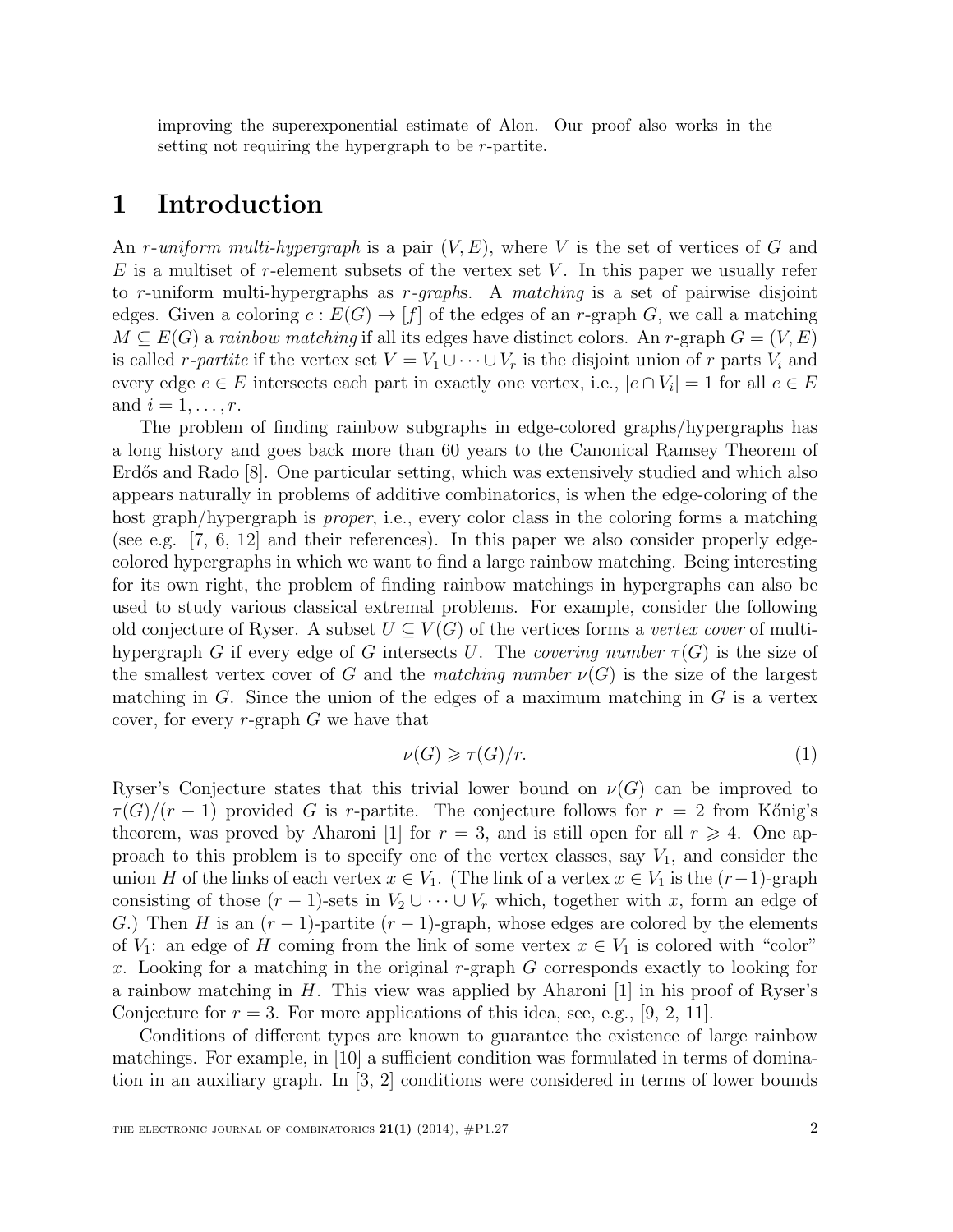on the size of the largest matching in an auxiliary graph. For additional problems and results on rainbow matchings, the interested reader is referred to [14, 3, 2, 13, 4].

In this paper, we study the following setting. Let  $f, t \geq 1$  be integers. A t-matching is a matching of size t. An  $(f, t)$ -colored r-graph  $G = (V, E)$  is an r-uniform multi-hypergraph whose edges are colored in f colors such that every color class is a t-matching. Note that an r-subset of  $V$  appears in exactly as many of these matchings as its multiplicity in  $E$ . We want to determine the smallest number of colors  $f$  which guarantees the existence of a rainbow t-matching in G. This problem was proposed by Aharoni and Berger [2], who studied it in the case when the r-graph is r-partite. Formally, let  $f(r, t)$  be the largest number f of colors, such that there exists an  $(f, t)$ -colored r-partite r-graph without a rainbow *t*-matching. If furthermore, each part in this  $(f, t)$ -colored *r*-partite *r*-graph is required to be of size at most  $s$ , then we denote the corresponding extremal value of  $f$ by  $f_s(r, t)$ . Finally, we denote by  $F(r, t)$  the largest value of f such that there exists an  $(f, t)$ -colored (not necessarily r-partite) r-graph with no rainbow t-matching. Obviously,

$$
f_s(r,t) \leqslant f(r,t) \leqslant F(r,t) \tag{2}
$$

for every integer  $s \geq t$  and r.

Aharoni and Berger [2] showed that  $f(r, t) \geq 2^{r-1}(t-1)$  for all  $r, t > 1$  and proved that equality holds for  $r = 2$  as well as for  $t = 2$ . They also conjectured that their lower bound is tight in general.

Conjecture 1. [2, Conjecture 1.2] For every  $r, t > 1$ ,  $f(r,t) = 2^{r-1}(t-1)$ .

The lower bound of Aharoni and Berger follows from the following construction. Let each of the r parts of the vertex set be a copy of  $\mathbb{Z}_t$ . For each vector  $p \in \{0,1\}^{r-1}$  define a t-matching  $M(p)$ , whose *i*-th edge  $(1 \leq i \leq t)$  is  $(u_0^i, u_1^i, \ldots, u_{r-1}^i)$ , where  $u_j^i$  lies in the j-th part of the vertex set and  $u_0^i = i$  and  $u_j^i = i + p(j) \pmod{t}$  for  $j \ge 1$ . To construct a  $(2^{r-1}(t-1), t)$ -colored r-graph without a rainbow t-matching, one can take  $t-1$  copies of  $M(p)$  for every  $p \in \{0,1\}^{r-1}$  as the color classes.

Alon [5] realized that the non-existence of rainbow t-matchings in the above construction depends only on the following property of the sequence of the  $2^{r-1}$  vectors  $p \in \{0,1\}^{r-1}$  repeated  $t-1$  times: no t of them add up to 0 in  $\mathbb{Z}_t^r$ . Using this he obtained that

$$
f(r,t) \geqslant g(r-1,t)-1,
$$

where  $g(r, t)$  is the well-studied function denoting the smallest integer g such that any sequence of at least g (not necessarily distinct) elements of the Abelian group  $\mathbb{Z}^r_t$  contains a sub-sequence of exactly t elements whose sum (in  $\mathbb{Z}_t^r$ ) is zero. Applying the known lower bounds for the function  $g(r-1,t)$ , Alon concluded that  $f(r, 3) > 2.216^r$  for large r, hence Conjecture 1 is false for  $t = 3$  (as well as for every  $t \ge 3$ , since  $f(r, t) \ge f(r, t-1)$ ).

Alon also gave a probabilistic construction showing that for large  $t$  and all  $r$ ,

$$
f(r,t) > 2.71^r.
$$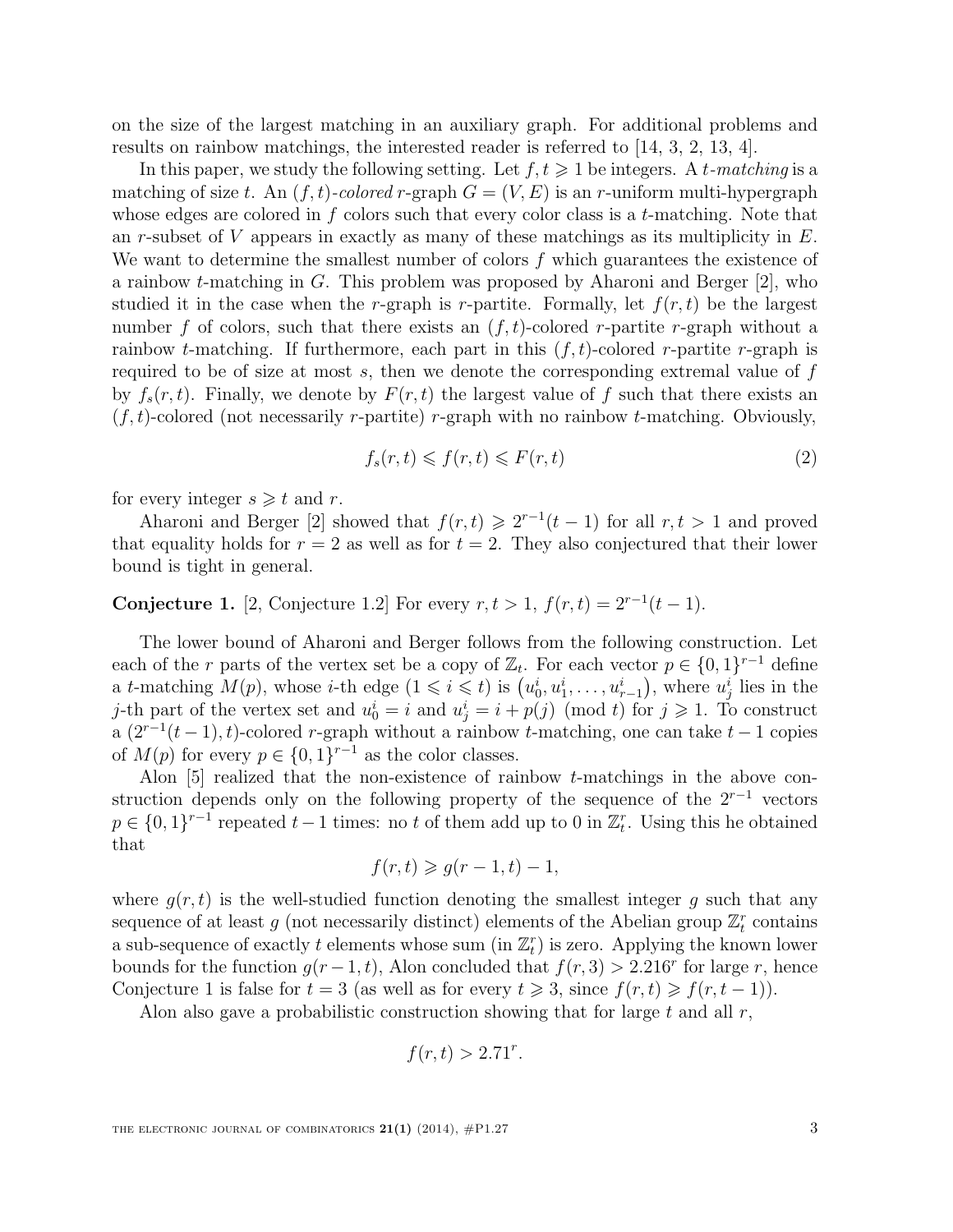As an upper bound he proved that

$$
f(r,t) \leqslant F(r,t) \leqslant \frac{t^{rt}(t-1)}{t!},\tag{3}
$$

which is superexponential in  $t$  for fixed  $r$ .

We substantially improve this estimate, obtaining an upper bound which is polynomial in t. We have two different proof ideas, both giving an estimate of order  $t^{2r+1}$ . Since these ideas may be useful to further improve the bounds and since the proofs are rather short we include both of them in the paper. The first one, presented in the next section, gives the following result.

**Theorem 2.** For arbitrary integers  $r, t \geq 2$ , we have

$$
f(r,t) \leq F(r,t) < (r+1)^{2r+1} t^{2r+1}.
$$

Using our second approach, one can slightly reduce this bound on  $F(r, t)$  to  $r^r(r+1)^{r+1}$  $\frac{f_{r+1}}{r!}(t-1)t^{2r}$ . Applying this approach directly to r-partite r-graphs we are able to improve the leading constant factor even further.

**Theorem 3.** For arbitrary integers  $r, t \geq 2$ ,

$$
f(r,t) < (r+1)^{r+1}(t-1)t^{2r}.
$$

In this note we were mainly interested in the case of fixed  $r$  and growing  $t$ . Comparing the upper bounds on  $F(r, t)$ , we observe that for very large r the estimate in Theorem 2 is worse than the above mentioned upper bound of Alon [5]. However, using a different argument, one can improve the bound in  $(3)$  for essentially all values of r.

**Theorem 4.** For arbitrary integers  $r, t \geq 2$ ,

$$
F(r,t) < 8^{rt}.
$$

This improves the bound from (3) for all but finitely many pairs  $(r, t)$ .

**Notation.** Let G be an r-graph. For a subset  $\{x_1, \ldots, x_k\} \subseteq V(G)$  we define its degree  $d({x_1,...,x_k})$ , or for short  $d(x_1,...,x_k)$ , to be the number of edges containing  ${x_1, \ldots, x_k}$ . Notice that the degree of an r-set is its multiplicity in  $E(G)$ . For a subset  $S \subseteq V(G)$  of size k, we denote by  $G(S)$  the link of S in G, which is the  $(r - k)$ -graph whose vertex set is  $V(G) \setminus S$  and whose edges are all  $\{e \setminus S : S \subseteq e \in E(G)\}\$ . For a vertex v, we write  $G(v)$  instead of  $G({v}).$ 

#### 2 Upper bound for the general case

In this section, we prove Theorem 2. The proof relies on the fact that every multihypergraph either has small covering number, or contains a large matching. The following technical lemma is a formal consequence of this fact.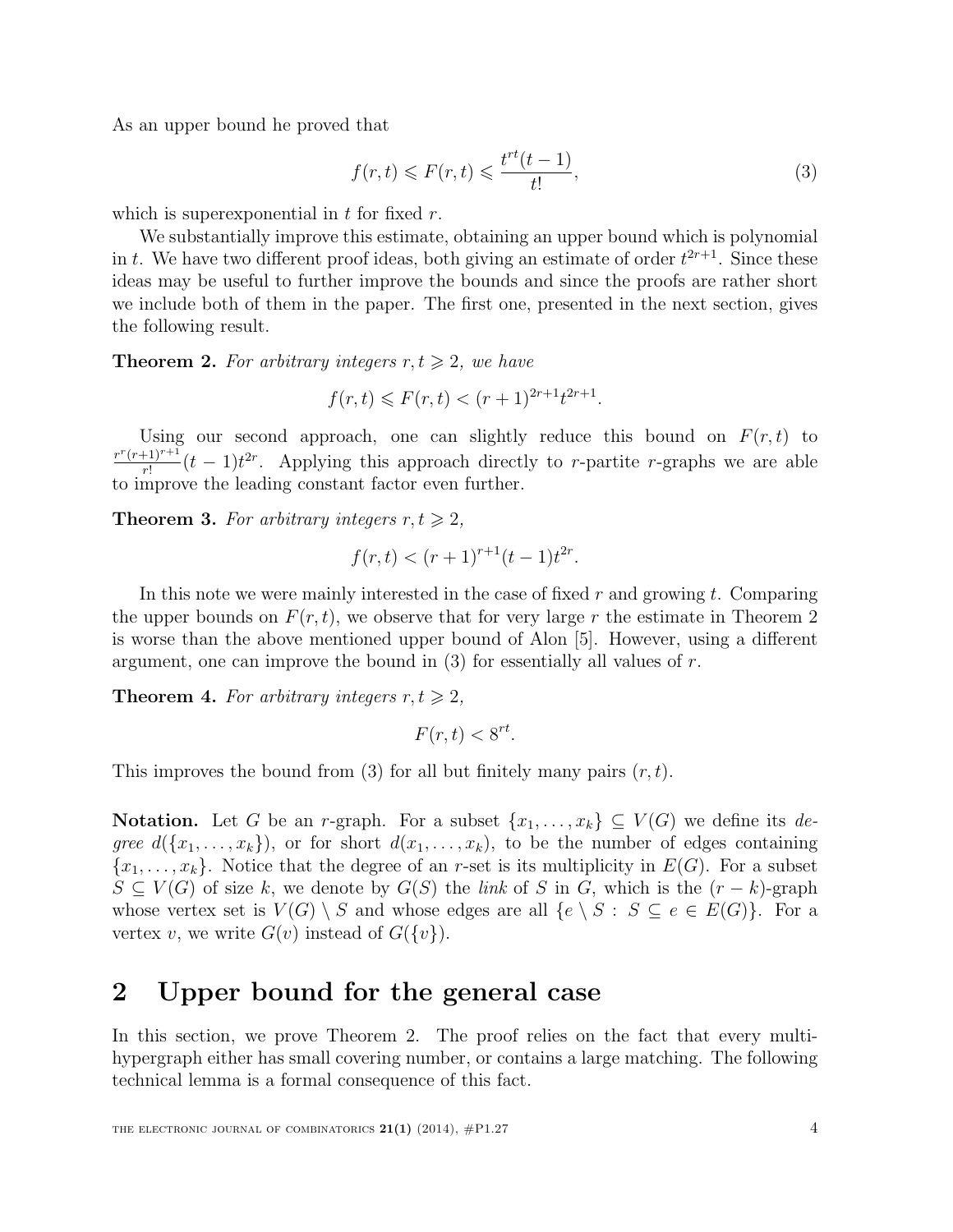**Lemma 5.** For every  $a, b \in \mathbb{N}$  and every (not necessarily uniform) multi-hypergraph H with  $\tau(H) \leq a$ , there exists a subset  $V' = \{v_1, \ldots, v_c\} \subseteq V(H)$  with  $c = |V'| \leq a$ , and a partition  $\{E', E_{v_1}, \ldots, E_{v_c}\}$  of the edges of H such that

- $\bullet$   $|E'|\leqslant \frac{|E(H)|}{h}$  $\frac{H||}{b},$
- $v_i \in e$  for every  $i \in [c]$  and every  $e \in E_{v_i}$ , and
- $|E_{v_i}| > \frac{|E(H)|}{ab}$ .

**Proof:** Let S be a vertex cover of H with  $|S| \le a$ . By definition, every edge of H contains some vertex of S. Consider an arbitrary partition  $\{E_v : v \in S\}$  of the edges of H such that for every  $v \in S$ , the partition satisfies  $v \in e$  for every  $e \in E_v$ . Denote  $E' = \bigcup_{|E_v| \leq \frac{|E(H)|}{ab}} E_v$  and keep those  $E_v$  satisfying  $|E_v| > \frac{|E(H)|}{ab}$ . Then the second and third properties of the lemma are clearly satisfied. For the first property, notice that  $|E'|\leqslant a\cdot\frac{|E(H)|}{ab}=\frac{|E(H)|}{b}$  $\frac{H}{b}$ , completing the proof.

Armed with this technical result, we are ready to prove Theorem 2.

Proof of Theorem 2: Let  $f = (tr + t)^{2r+1}$  and let G be an  $(f, t)$ -colored r-graph. We aim to prove the existence of a rainbow  $t$ -matching in  $G$ . The main idea of the proof is to show that one of the color classes of G consists of edges with the property that each of them either has a high multiplicity or contains a subset whose link has a large vertex cover number. We then construct our rainbow t-matching greedily edge by edge. We show that both conditions allow us to pick a new edge disjoint from the previously chosen edges such that the color of the new edge is not present among the colors of the edges chosen before.

As a first step towards this idea, we show that the statement of the theorem holds in case  $\tau(G)$  itself is large. Here and later in the proof, we derive the existence of a large rainbow matching from the fact that the vertex cover number is large.

Observation 6. If  $\tau(G) > rt(t-1)$ , then G contains a rainbow t-matching.

**Proof:** From the assumption it follows by (1) that  $\nu(G) \geq \tau(G)/r > t(t-1)$ . Since no color appears more than  $t$  times, any maximum matching of  $G$  must contain edges of more than  $t - 1$  colors, i.e, a rainbow  $t$ -matching.  $\Box$ 

Hence, we can assume from now on that  $\tau(G) \leqslant rt(t-1)$ . We call a non-empty set  $S \subseteq V(G)$  a core of G if either  $\tau(G(S)) > (t-1)(r+1)$  or  $|S| = r$  and  $d(S) \geq t$ .

Lemma 7. There exists t pairwise disjoint cores.

We will show that this follows from the following claim which shows that most of the edges of G contain cores.

**Claim 8.** For every  $i \in [r]$ , there exists an *i*-uniform multi-hypergraph  $\mathcal{F}^{(i)}$  on  $V(G)$  and a partition  $\mathcal{P}^{(i)} = \{E'^{(i)}\} \cup \{\hat{E}^{(i)}\} \cup \{E_S : S \in \mathcal{F}^{(i)}\}$  of the edges of G satisfying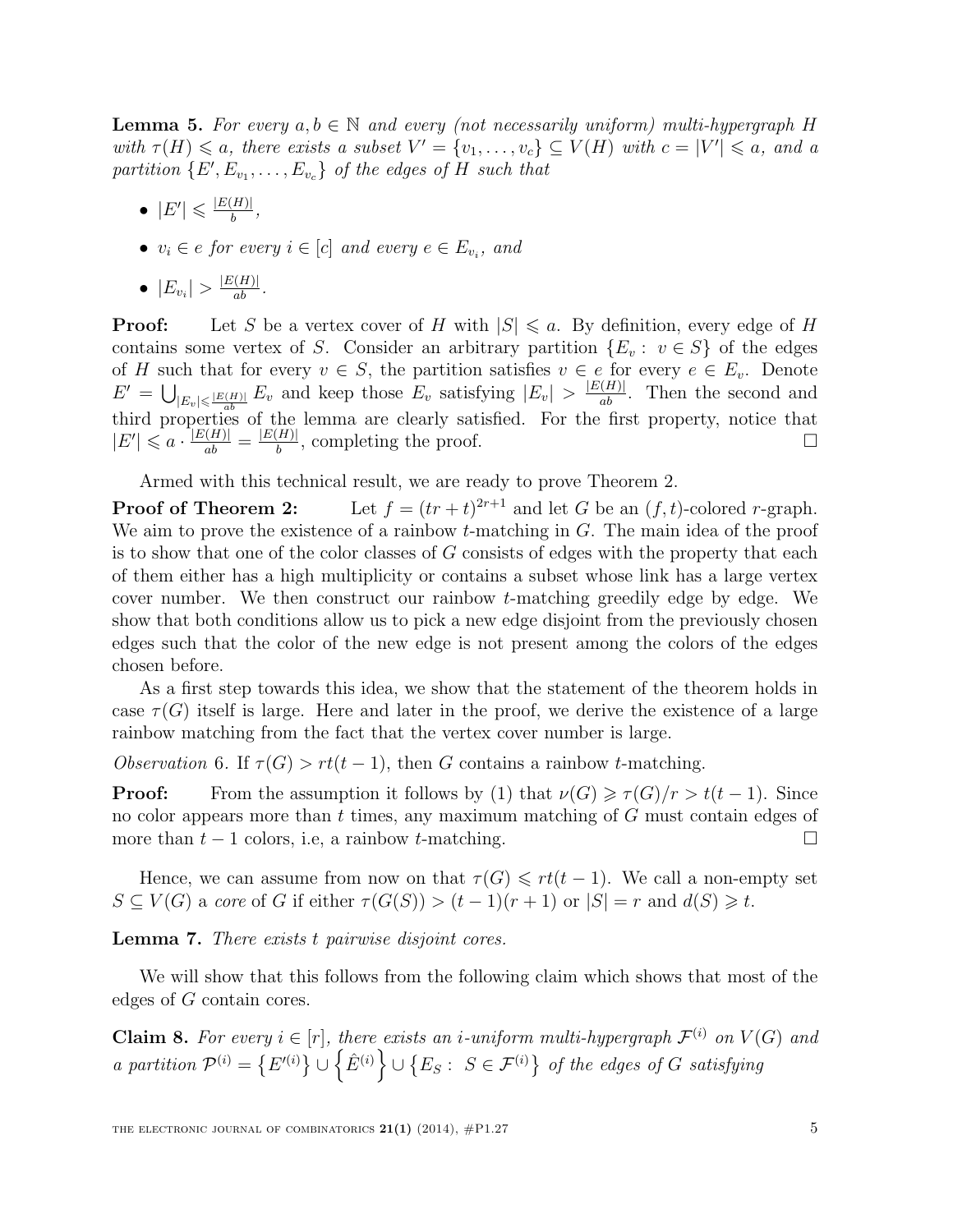(*i*)  $|E'(i)| \leq \frac{i|E(G)|}{t(r+1)},$ 

(ii) every  $e \in \hat{E}^{(i)}$  contains a core of  $G$ ,

(iii) for every  $S \in \mathcal{F}^{(i)}$  and every  $e \in E_S$ , the edge e contains S, and

 $(iv) \text{ every } S \in \mathcal{F}^{(i)} \text{ satisfies } |E_S| \geqslant \frac{|E(G)|}{(t(r+1))^{2i+1}}.$ 

**Proof:** We prove the claim by induction on i. For  $i = 1$ , we apply Lemma 5 with  $a = rt(t-1)$  and  $b = t(r+1)$  to obtain a partition  $\{E', E_{v_1}, \ldots, E_{v_c}\}$  of the edges of G satisfying the conditions of the lemma. We define  $E'(1) = E'$  and  $\hat{E}^{(1)}$  to be the union of all the  $E_{v_j}$  such that the set  $\{v_j\}$  is a core of G. We define the 1-uniform hypergraph  $\mathcal{F}^{(1)}$  =  $\{\{v_j\}: j \in [c], \{v_j\} \text{ is not a core}\}\$ and for every  $\{v_j\} \in \mathcal{F}^{(1)}$  we let  $E_{\{v_j\}} = E_{v_j}$ . Then it is easy to check that the corresponding partition  $\mathcal{P}^{(1)} = \left\{ E'^{(1)} \right\} \cup \left\{ \hat{E}^{(1)} \right\} \cup \left\{ E_S : S \in \mathcal{F}^{(1)} \right\}$ satisfies the requirements of the claim.

Let us assume that the assertion of this claim holds for some  $i, 1 \leq i \leq r$ , and let  $\mathcal{F}^{(i)}$  and  $\mathcal{P}^{(i)}$  be the corresponding *i*-graph and the edge partition. To construct  $\mathcal{F}^{(i+1)}$  and  $\mathcal{P}^{(i+1)}$  we initialize  $\mathcal{F}^{(i+1)} = \emptyset$ ,  $E^{i(i+1)} = E^{i(i)}$  and  $\hat{E}^{(i+1)} = \hat{E}^{(i)}$ . Next, for every  $S \in \mathcal{F}^{(i)}$  we distribute the edges in  $E_S$  as follows. Consider the  $(r - i)$ -graph  $G^{(i)}_S$  $S^{(i)}_S := \left(V(G) \setminus S, \left\{e \in {V(G) \choose r-i} \right\}\right)$  $\mathcal{C}^{(G)}_{r-i}$ :  $e \cup S \in E_S$ } which is a subgraph of  $G(S)$ . Note that  $G^{(i)}_S$  $S^{(i)}$  is the link of S in the hypergraph  $(V(G), E_S)$ , since S is a subset of every  $e \in E_S$ . Since S is not a core, the vertex cover number of  $G(S)$  and therefore also of  $G_S^{(i)}$  $S^{(i)}$  is at most  $(t-1)(r+1)$ . Applying Lemma 5 with  $a = (t-1)(r+1)$  and  $b = t(r+1)$  to  $G_S^{(i)}$ S we obtain a partition  $\{E', E_{v_1}, \ldots, E_{v_c}\}$  of  $E\left(G_S^{(i)}\right)$  $S(S)$ . This partition satisfies

- $\bullet \ \vert E' \vert \leqslant \frac{\vert E\big(G_S^{(i)}\big) \vert}{b} = \frac{\vert E_S \vert}{t(r+1)}$  $t(r+1)$
- $v_j \in e$  for every  $j \leq c$  and every  $e \in E_{v_j}$ , and
- $|E_{v_j}| \geqslant \frac{|E(G_S^{(i)})|}{ab} = \frac{|E_S|}{t(t-1)(r+1)^2} > \frac{|E(G)|}{(t(r+1))^{2i+3}}$  for every  $j \leqslant c$ .

For the last inequality we used that by induction  $|E_S| \geqslant \frac{|E(G)|}{(t(r+1))^{2i+1}}$ .

For every  $e \in E'$  we add  $e \cup S$  to  $E'^{(i+1)}$ . For the rest, if  $S \cup \{v_j\}$  is a core, then for every edge  $e \in E_{v_i}$  we add  $e \cup S$  from  $E_S$  to  $\hat{E}^{(i+1)}$ . If  $S \cup \{v_j\}$  is not a core, we add  $S \cup \{v_j\}$  to  $\mathcal{F}^{(i+1)}$  and for every edge  $e \in E_{v_j}$  we add  $e \cup S$  from  $E_S$  to  $E_{S \cup \{v_j\}}$ . Note that this way, several copies of  $S \cup \{v_j\}$  could appear in  $\mathcal{F}^{(i+1)}$  simply because there might be several ways to split an *i*-set into a 1-set and an  $(i - 1)$ -set. This is why we allow  $\mathcal{F}^{(i)}$ to be a multiset. Notice however that each copy of  $S \cup \{v_j\}$  in  $\mathcal{F}^{(i+1)}$  is assigned to a distinct edge multiset  $E_{S\cup \{v_j\}}$  (which is disjoint from the others).

After distributing all the edges of each  $E<sub>S</sub>$  we obtain a partition  $\mathcal{P}^{(i+1)}$  of the edges of G with a corresponding  $(i + 1)$ -graph  $\mathcal{F}^{(i+1)}$ . By construction every edge from  $\hat{E}^{(i+1)}$ contains a core. We also made sure that for every  $Q \in \mathcal{F}^{(i+1)}$ , every  $e \in E_Q$  contains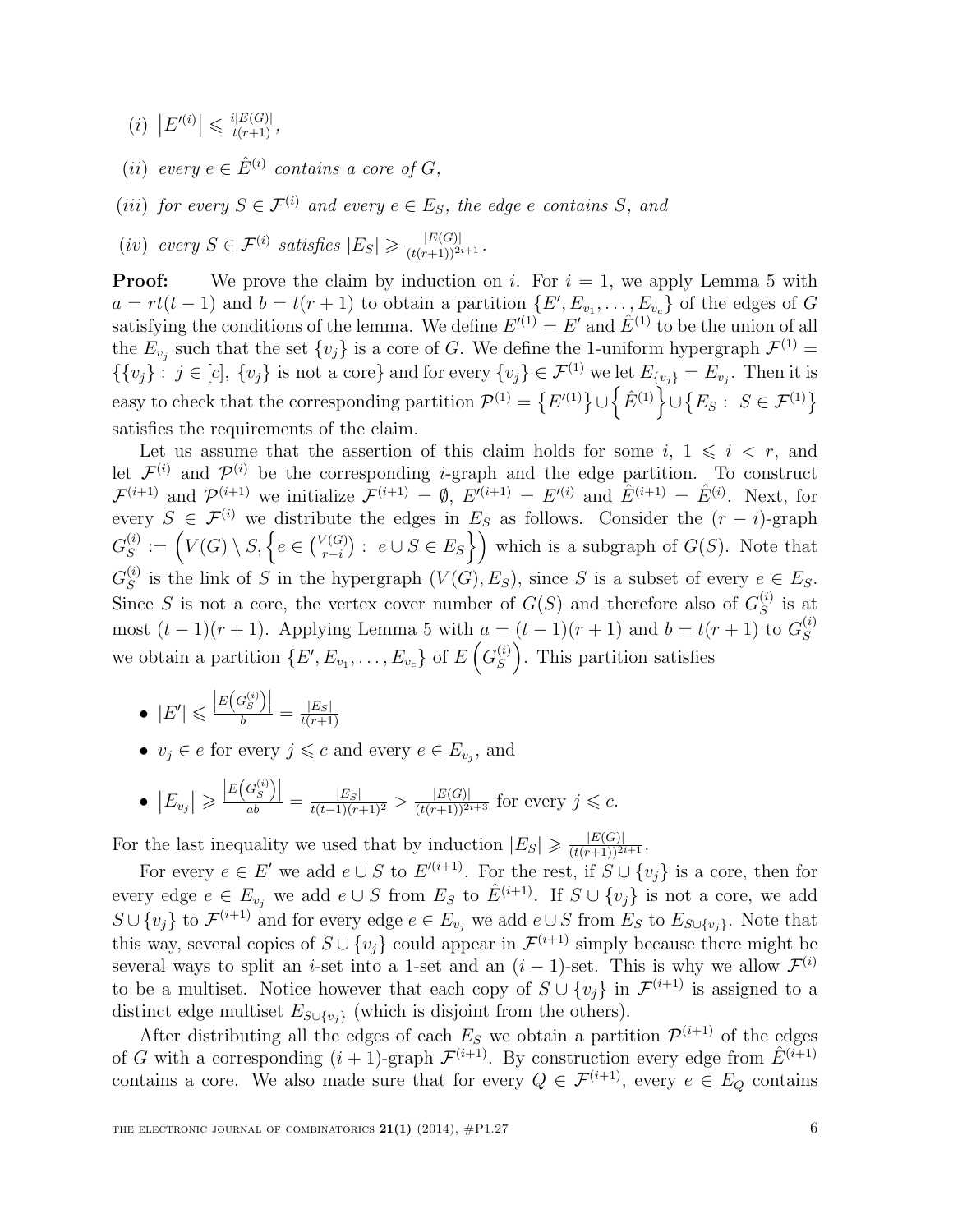Q. Furthermore,  $|E_Q| \geqslant \frac{|E(G)|}{(t(r+1))^{2i+3}}$ , since  $E_Q$  consists of sets that are the union of some  $S \in \mathcal{F}^{(i)}$  and the members of some  $E_{v_j}$ , and therefore  $|E_Q| = |E_{v_j}|$ . Finally, note that  $E^{(i+1)}$  contains edges from  $E^{(i)}$  as well as at most a  $\frac{1}{t(r+1)}$ -fraction of each  $E_S$ . Therefore we have

$$
|E'^{(i+1)}| \leq \frac{i|E(G)|}{t(r+1)} + \frac{\sum |E_S|}{t(r+1)} \leq \frac{i|E(G)|}{t(r+1)} + \frac{|E(G)|}{t(r+1)} = \frac{(i+1)|E(G)|}{t(r+1)}.
$$

We are now ready to prove Lemma 7 using Claim 8.

**Proof of Lemma 7:** Applying Claim 8 with  $i = r$ , we have that the only edges not containing a core of G are all in  $E^{(r)}$ . Indeed, the edges from  $\hat{E}^{(r)}$  contain a core of G by the part (ii) of the claim. Also every  $S \in \mathcal{F}^{(r)}$  is a core, since  $|S| = r$  and by part  $(iv)$  the multiplicity of S in  $E(G)$  is at least

$$
|E_S| > \frac{|E(G)|}{(t(r+1))^{2r+1}} = \frac{f \cdot t}{(t(r+1))^{2r+1}} \geq t.
$$

On the other hand, by part (i) of Claim  $8 \left| E^{(r)} \right| < |E(G)|/t = f$ . Thus there exists a color class containing no edges from  $E'(r)$ . Every edge of this color class contain a core which gives t disjoint cores.

Let  $S_1, \ldots, S_t$  be t disjoint cores from Lemma 7. To finish the proof of Theorem 2 we iteratively find a rainbow matching  $\{e_1, \ldots, e_t\}$ , such that  $e_j \supseteq S_j$  as follows. Assume that for some  $j = 0, 1, \ldots, t-1$  we already have a rainbow j-matching  $\{e_1, \ldots, e_j\}$  whose edges are disjoint from the  $(t-j)$  cores  $S_{j+1}, \ldots, S_t$ . We show how to find an edge  $e_{j+1} \in E(G)$ such that  $e_1, \ldots, e_{j+1}$  is a rainbow  $(j+1)$ -matching, and  $e_{j+1}$  is disjoint from every core  $S_{j+2}, \ldots, S_t$ . Hence, in the end, we have a rainbow t-matching.

First consider the case when  $S_{j+1}$  has size less than r. Then we have  $\tau(G(S_{j+1}))$  $(t-1)(r+1)$ . Let  $U = \bigcup_{i=1}^j e_i \cup \bigcup_{\ell \geq j+2} S_\ell$ . Then  $|U| \leq (t-1)r$ . Note that for any hypergraph H and a subset of vertices  $W \subseteq V(H)$  the number of edges of H disjoint from W is at least  $\tau(H) - |W|$ . Thus, taking  $H = G(S_{j+1})$  and  $W = U$ , we have that the number of edges in  $G(S_{j+1})$  disjoint from U is at least  $\tau(G(S_{j+1})) - |U| > t - 1$ . Therefore, by definition of  $G(S_{j+1})$  there exist t edges  $g_1, \ldots, g_t$  in G which contain  $S_{j+1}$ and are disjoint from the edges of  $e_1, \ldots, e_j$  and from the cores  $S_{j+2}, \ldots, S_t$ . Since the edges  $g_1, \ldots, g_t$  are all pairwise intersecting, they have t distinct colors. Thus one of the  $g_{\ell}$  has a color that is different from all the colors of the edges  $e_1, \ldots, e_j$ . This edge, which we denote by  $e_{j+1}$ , satisfies the requirements of the iteration.

In the second case when  $|S_{i+1}| = r$ , by the definition of a core we have that  $S_{i+1}$ is an edge of  $G$  with multiplicity at least  $t$ . Then there is a color of this edge which is distinct from colors of  $e_1, \ldots, e_j$ . Choosing  $e_{j+1}$  to be  $S_{j+1}$  with this color satisfies the requirements of the iteration and completes the proof of the theorem.  $\Box$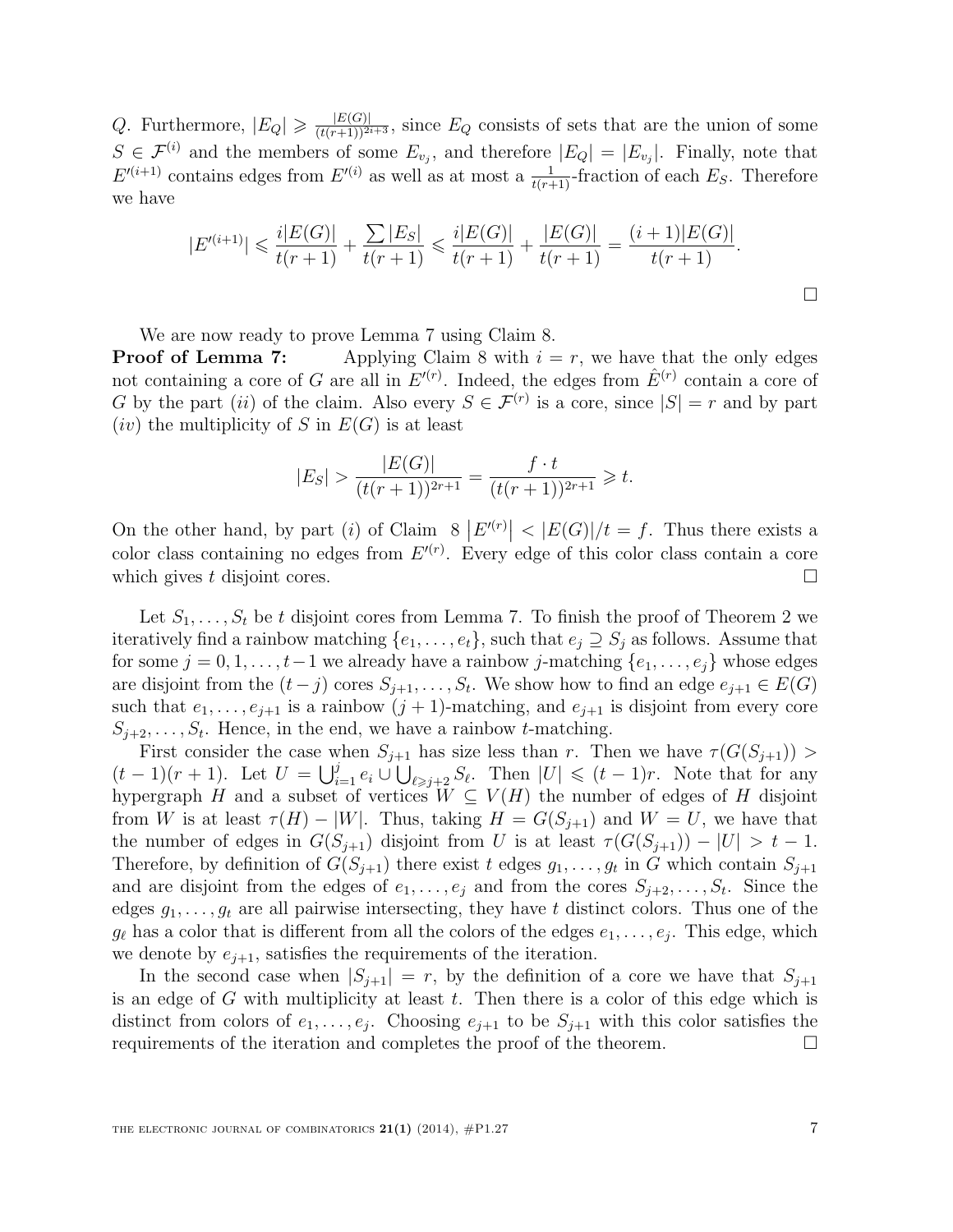# 3 Upper bound for the r-partite case

In this section we slightly improve the bound on  $f(r, t)$  from Theorem 2 by giving a completely different proof. This proof can also be easily adapted to not necessarily rpartite r-graphs (see below).

When thinking about the smallest value f forcing an r-graph  $G$  to contain a rainbow t-matching, one is necessarily confronted with the question about the structure of the extremal examples. It is somewhat intuitive to expect that the extremal r-graphs are dense in the sense that they should not contain unnecessary vertices. The following lemma shows that this intuition is indeed correct. It states that for sufficiently large values of t there exist nearly optimal constructions with all  $r$  parts being of size not much larger than  $rt^2$ .

Recall that by  $f_s(r,t)$  we denote the maximum integer f for which there exists an  $(f, t)$ -colored r-partite r-graph with parts of size at most s not containing a rainbow t-matching.

**Lemma 9.** For every 
$$
r, t \ge 1
$$
 and  $s \ge t, f_s(r,t) > \left(1 - \frac{rt^2}{s}\right) f(r,t)$ .

**Proof:** Let G be an  $(f, t)$ -colored r-partite r-graph with  $f = f(r, t)$ , which contains no rainbow t-matching. Starting from  $G$ , we iteratively construct an  $(f_0, t)$ -colored rpartite r-graph  $G_0$  with parts of size at most s and with  $f_0 > (1 - \frac{rt^2}{s})$  $\left(\frac{t^2}{s}\right)f$ , such that  $G_0$  also contains no rainbow *t*-matching. The main idea of the proof is that contracting two vertices from the same part of  $V(G)$  does not create a rainbow t-matching. In order to keep most of the colors to be t-matchings, one just have to make sure that the two contracted vertices do not appear simultaneously on two edges of many color classes.

Given any r-partite r-graph H with parts  $V_1 \cup \cdots \cup V_r$ , whose edges are colored such that all color classes are  $t$ -matchings, consider the following auxiliary  $t$ -graph  $H'$ . It has the same vertex set  $V(H') = V(H) = V_1 \cup \cdots \cup V_r$  and we put a t-edge  $\{v_1, \ldots, v_t\} \subseteq V_i$ into H' if and only if the edges of some color class of H intersect  $V_i$  exactly in  $\{v_1, \ldots, v_t\}$ . Notice that  $H'$  is the union of r vertex-disjoint t-graphs whose vertex sets are the parts of  $V(H)$ . Furthermore, note that for every vertex  $v \in V(H)$ , we have  $d_H(v) = d_{H'}(v)$ . To make the notation consistent, the prime-sign always denotes the auxiliary  $t$ -graph.

Starting with  $G$ , we iteratively perform the following transformation of our r-graph. Suppose that we are currently dealing with an  $(\hat{f}, t)$ -colored r-partite r-graph  $\hat{G}$  not containing a rainbow t-matching. Choose arbitrarily a part  $V_k$  with  $|V_k| > s$ , if such part exists. Take two distinct vertices  $x$  and  $y$  in  $V_k$  whose degree in the corresponding auxiliary t-graph  $\hat{G}'$  is smallest among all the pairs of distinct vertices from  $V_k$ . By double counting the sum of the degrees of all 2-subsets of  $V_k$ , we obtain

$$
d_{\hat{G}'}(x,y)\binom{|V_k|}{2} \leqslant \sum_{u,w \in V_k, u \neq w} d_{\hat{G}'}(u,w) = \hat{f}\binom{t}{2},
$$

since each color class contributes  $\binom{t}{2}$  $t_2^t$  to the sum. Hence, using the fact that  $|V_k| \geqslant s \geqslant t$ ,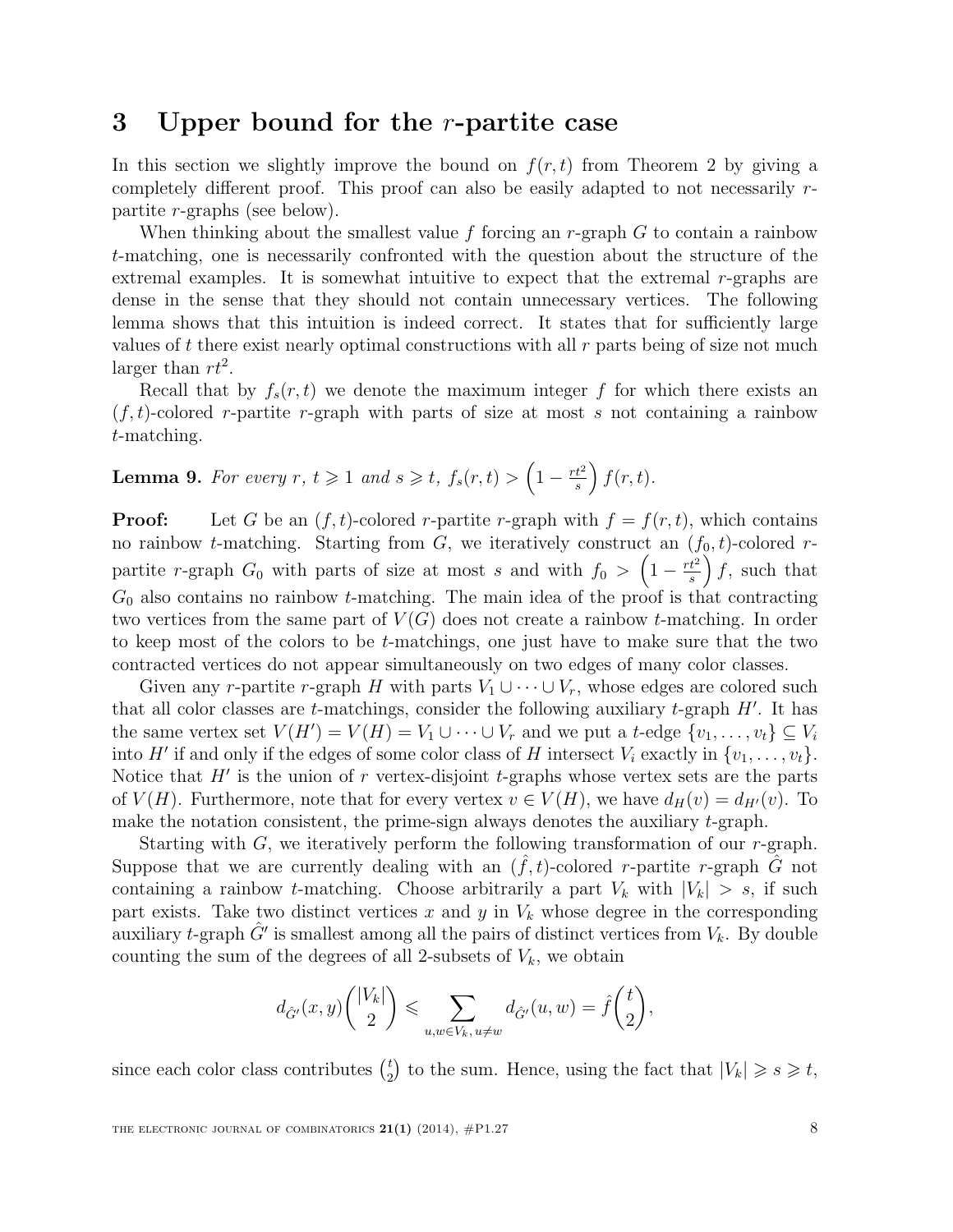we obtain

$$
d_{\hat{G}'}(x,y) < \frac{\hat{f}t^2}{|V_k|^2}.\tag{4}
$$

Delete from  $\hat{G}$  every edge of a color c for which there exist edges  $e_1, e_2$  both of color c such that  $x \in e_1$  and  $y \in e_2$ . Notice that by (4) the total number of such colors is at most  $\frac{\hat{f}t^2}{|V_k|^2}$ . In the resulting r-graph, there exists no color class containing x and y simultaneously. Replace every appearance of  $x$  and  $y$  in every remaining edge by a new auxiliary vertex  $z \notin V(\hat{G})$ , thus reducing the size of  $V_k$  by one. Notice that the new  $r$ -graph has no rainbow  $t$ -matching as well, and every color class in its edge-coloring is still a t-matching.

Iterating this transformation until all parts have size at most s, we obtain an  $(f_0, t)$ colored r-partite r-graph  $G_0$  with parts of size at most s not containing a rainbow tmatching. For the number of colors  $f_0$  in the coloring of  $E(G_0)$ , observe by (4) that during the iterations we deleted at most

$$
r\sum_{\ell>s}\frac{ft^2}{\ell^2} < frt^2 \int_{\ell=s}^{\infty}\frac{1}{\ell^2}d\ell = \frac{frt^2}{s}
$$

color classes from G. Hence  $E(G_0)$  contains more than  $\left(1 - \frac{rt^2}{s}\right)$  $\frac{t^2}{s}$  f color classes, completing the proof of the lemma.  $\Box$ 

With Lemma 9 in our hand, it suffices to give an upper bound on  $f_s(r, t)$  to obtain an upper bound on  $f(r, t)$ .

**Lemma 10.** For every  $r, t \geq 1$  and  $s \geq t$ ,  $f_s(r,t) \leq (t-1)s^r$ .

**Proof:** Let  $f := (t-1)s^r + 1$  and let G be an  $(f, t)$ -colored r-partite r-graph with parts of size at most s. We prove that G contains a rainbow t-matching. Call an r-set containing one vertex from every part of  $V(G)$  bad if its multiplicity in  $E(G)$  is less than t. Since there are only at most  $s^r$  bad r-sets (as there are no more eligible r-sets), and each of them appears in at most  $t-1$  colors, there must be a color class in G which does not contain any bad set. This color class is a t-matching M and each of its edges has multiplicity at least  $t$ . Thus we can construct greedily a rainbow  $t$ -matching by picking edges of M colored with distinct colors.  $\Box$ 

Theorem 3 now follows immediately from the above two lemmas.

**Proof of Theorem 3:** By Lemmas 9 and 10 we have for every  $r, t \geq 1$  and  $s \geq t$ that

$$
f(r,t) < \frac{1}{1 - \frac{rt^2}{s}} \cdot (t - 1)s^r = \frac{(t - 1)s^{r+1}}{s - rt^2}.
$$

Substituting  $s = t^2(r + 1)$  completes the proof.

One can also use these ideas in the non-partite setting. Indeed, given any  $(f, t)$ -colored r-graph one can find a pair of vertices whose contraction destroys only at most  $\frac{r^2t^2}{V(G)}$  $\frac{r^2t^2}{|V(G)|^2}f$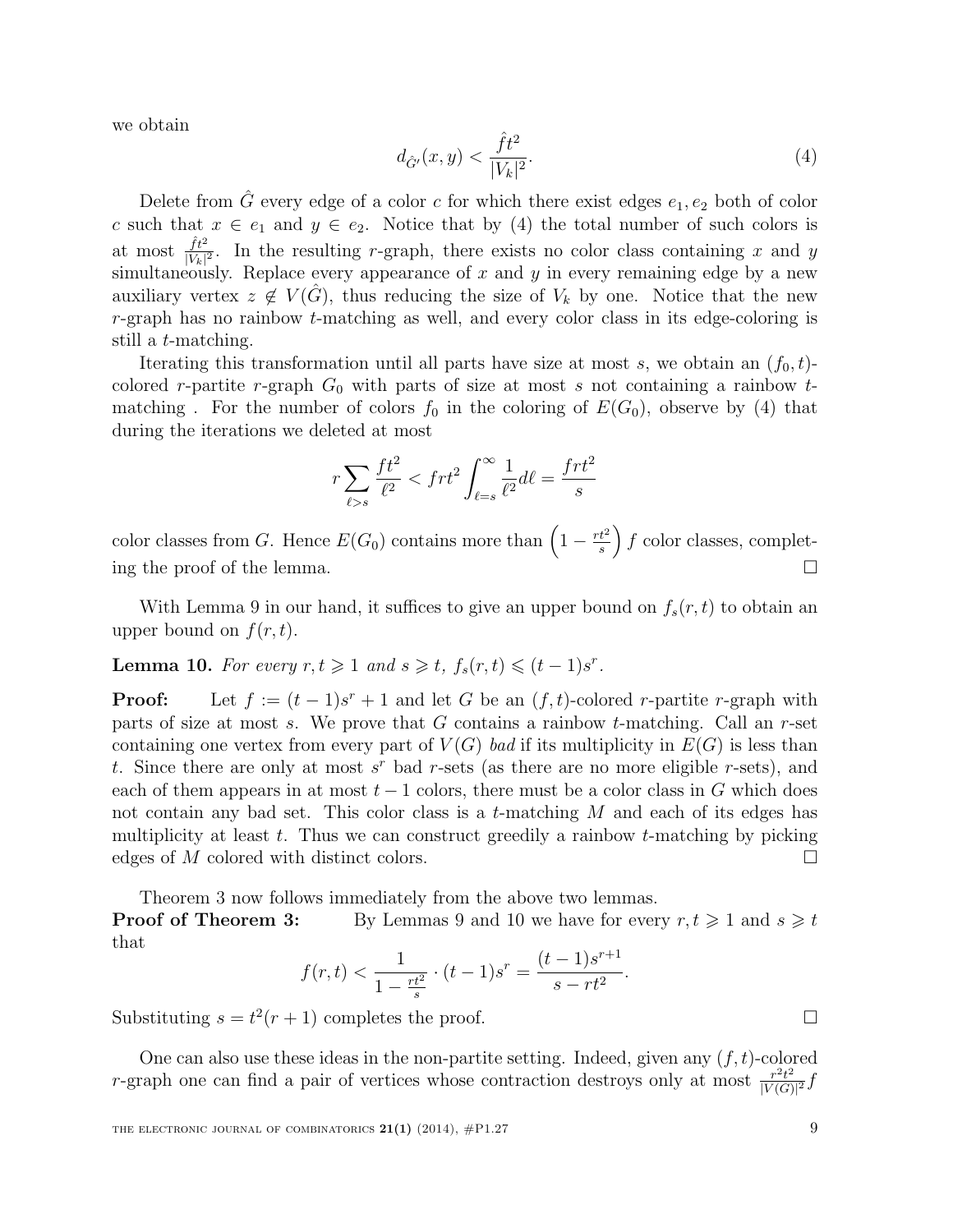color classes. Therefore as we showed above one can reduce the vertex set of G to be of size s and still have more than  $(1 - \frac{r^2 t^2}{s})$  $\frac{t}{s}$ ) f t-matchings. Once the ground set has size s, there are at most  $(t-1)\binom{s}{r}$  $r_r^s$ )  $\leqslant$   $(t-1)s^r/r!$  color classes in which some edge has multiplicity at most  $t - 1$ . Therefore if the number of colors is greater than that, there is a color class with all the edges having multiplicity at least  $t$  and hence there is a rainbow *t*-matching. Combining these arguments and choosing  $s = r(r + 1)t^2$  shows that  $F(r,t) < \frac{r^r (r+1)^{r+1}}{r!}$  $\frac{(t+1)^{r+1}}{r!}(t-1)t^{2r}$ . The rest of the details are very similar to the proof in the r-partite case and are omitted.

Remark. The results of this section can be slightly improved using the following observation communicated to us by N. Alon. Let G be an  $(f, t)$ -colored r-graph on s vertices with no rainbow *t*-matching. For a color class M let  $i_M$  be the smallest integer  $i, 2 \leq i \leq t$ , such that M has at least i edges with multiplicity at most  $i - 1$ . Then  $i<sub>M</sub>$  exists for every color class  $M$ , otherwise there is a t-matching with at most i edges of multiplicity at most i for every  $i, 1 \leq i \leq t$ , implying the existence of a rainbow matching. Denote by  $f_i$  the number of color classes M with  $i_M = i$ . Also, denote by  $m_i$  the number of r-sets with multiplicity  $j$ . Then we can estimate the number of edges of  $G$  of multiplicity at most  $\ell$  − 1, for  $2 \leq \ell \leq t$ , by

$$
m_1 + 2m_2 + \ldots + (\ell - 1)m_{\ell-1} \geq 2f_2 + 3f_3 + \ldots + \ell f_{\ell}.
$$

Using these inequalities one can show by induction on  $\ell$  that  $f = \sum_{i=2}^{t} f_i \leqslant \frac{t-1}{t}$  $\frac{-1}{t}\sum_{j=1}^{t-1}m_j\leqslant$  $\binom{s}{n}$  $\binom{s}{r}$ . As described above, we can reduce the number of vertices and hence assume that  $s \leq r(r+1)t^2$ . This improves our bound by a factor of  $t-1$ .

#### 4 The case of small  $t$  and large  $r$

The following theorem gives the recursion which implies Theorem 4. Its proof combines the approach from [5] with some additional ideas.

**Theorem 11.** For every  $r, t \geq 2$ ,

$$
F(r,t) \leqslant \frac{2^{rt}}{\left(\frac{t}{2}\right)} \left(F\left(r, \left\lceil \frac{t}{2} \right\rceil\right) + \left\lfloor \frac{t}{2} \right\rfloor\right). \tag{5}
$$

In particular,  $F(r, t) < 8^{rt}$ .

**Proof:** Let G be an  $(f, t)$ -colored r-graph with

$$
f > \frac{2^{rt}}{\left(\frac{t}{2}\right)} \left(F\left(r, \left\lceil \frac{t}{2} \right\rceil\right) + \left\lfloor \frac{t}{2} \right\rfloor\right).
$$

Color each *vertex* of G independently, uniformly at random with black and white. We say that a color class *survives* this procedure if all the vertices in exactly  $\frac{1}{2}$  $\frac{t}{2}$  of its t edges become black, and all the vertices in its remaining  $\lceil \frac{t}{2} \rceil$  $\frac{t}{2}$  edges become white. Note that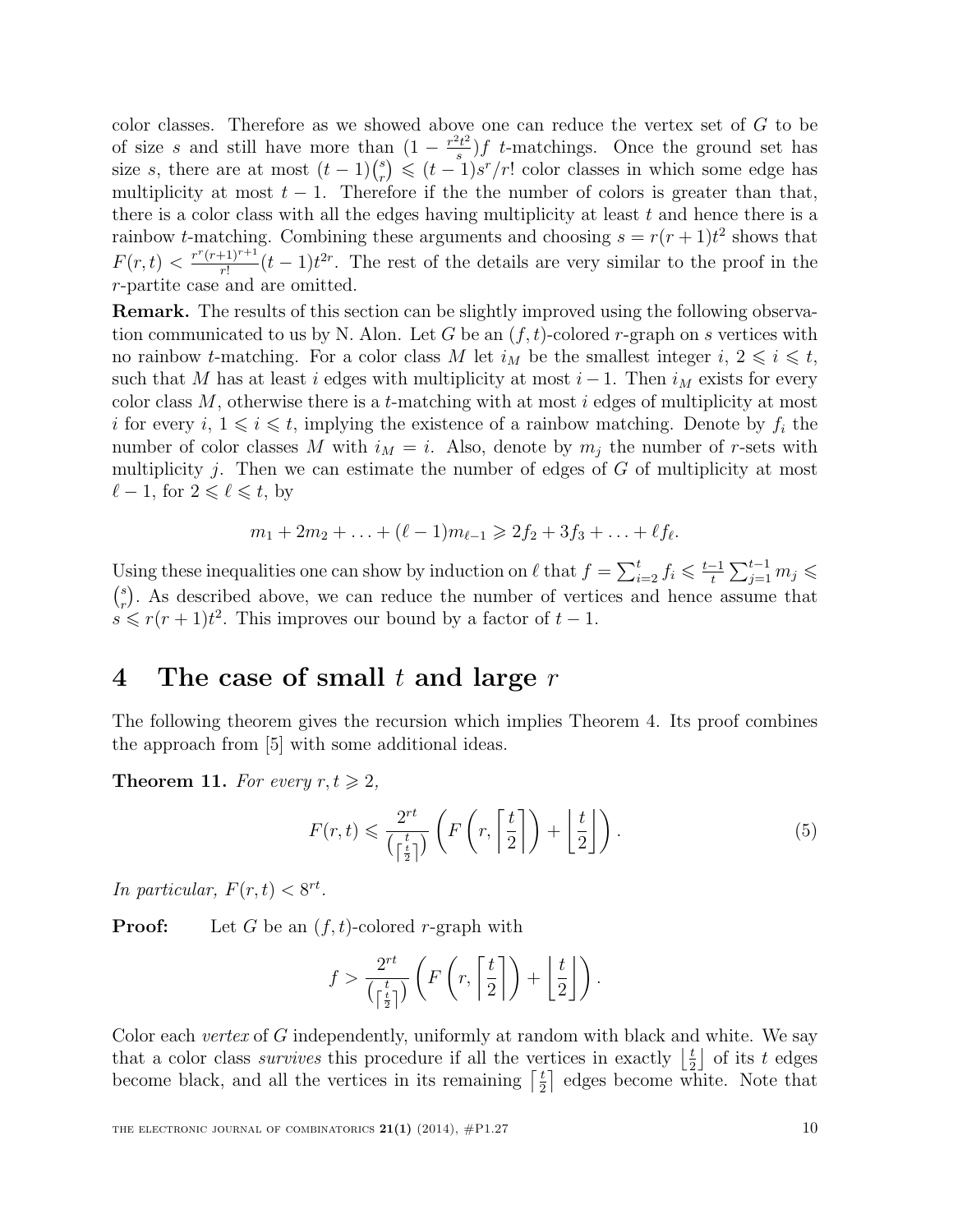each color class survives with probability  $\left(\frac{t}{\lceil \frac{t}{2}\rceil}\right)2^{-rt}$ . Thus, by linearity of expectation, there exists a coloring of the vertices of  $G$  such that

$$
f' \geq \frac{\left(\lceil\frac{t}{2}\rceil\right)}{2^{rt}} \cdot f > F\left(r, \left\lceil\frac{t}{2}\right\rceil\right) + \left\lfloor\frac{t}{2}\right\rfloor
$$

of the f color classes survive.

Consider the r-graph remaining after deleting edges of all the color classes that do not survive. Then the above argument guarantees the existence of an  $r$ -graph  $G'$  with the following properties:

- the vertex set of  $G'$  is colored white and black;
- the edges of  $G'$  are colored with  $f'$  colors such that every color class is a t-matching;
- every color class consists of  $\frac{t}{2}$  $\frac{t}{2}$  edges containing only black vertices and  $\lceil \frac{t}{2} \rceil$  $\frac{t}{2}$  edges containing only white vertices.

Let  $G_b$  be the r-graph obtained from  $G'$  by deleting all white vertices (and all the edges that contain them). By construction,  $G_b$  is an  $(f', \frac{1}{2})$  $\frac{t}{2}$ )-colored *r*-graph. Since  $f' > F(r, \lceil \frac{t}{2} \rceil$  $\left(\frac{t}{2}\right]$ )  $\geqslant F\left(r,\left\lfloor\frac{t}{2}\right\rfloor\right)$  $\left(\frac{t}{2}\right)$ , we know that  $G_b$  contains a rainbow  $\left\lfloor \frac{t}{2}\right\rfloor$  $\frac{t}{2}$ -matching  $M_b$ .

Now let  $G_w$  be the r-graph obtained from G' by deleting all black vertices (and the edges that contain them) as well as all edges contained in the same color class with one of the edges from  $M_b$ . Then  $G_b$  is an  $(f' - \frac{1}{2}$  $\frac{t}{2}$ ,  $\left[\frac{t}{2}\right]$  $\frac{t}{2}$ )-colored *r*-graph. Since  $f' - \left\lfloor \frac{t}{2} \right\rfloor$  $\frac{t}{2}$  >  $F(r, \lceil \frac{t}{2} \rceil$  $\left(\frac{t}{2}\right)$ , we know that  $G_w$  contains a rainbow  $\left[\frac{t}{2}\right]$  $\frac{t}{2}$ -matching  $M_w$ . Now the union of the two matchings  $M_b$  and  $M_w$  is a rainbow t-matching in G, proving that  $f > F(r, t)$ .

Finally, using (5), together with the obvious fact that

$$
F(r,1) = 0 < 8^{r \cdot 1},
$$

one can check by induction that

$$
F(r,t) \leq \frac{2^{rt}}{\left(\frac{t}{2}\right)} \left(F\left(r, \left\lceil \frac{t}{2} \right\rceil\right) + \left\lfloor \frac{t}{2} \right\rfloor\right) < \frac{8^{rt/3}}{2} \left(8^{r\left\lceil \frac{t}{2} \right\rceil} + \left\lfloor \frac{t}{2} \right\rfloor\right) < 8^{rt}.
$$

#### 5 Concluding remarks and open problems

Although the conjecture of Aharoni and Berger was refuted by Alon, we still believe that for fixed r, the function  $f(r, t)$  grows linearly in t.

**Conjecture 12.** For every r there exists a constant  $c_r$  such that  $f(r, t) \leq c_r t$  for all t.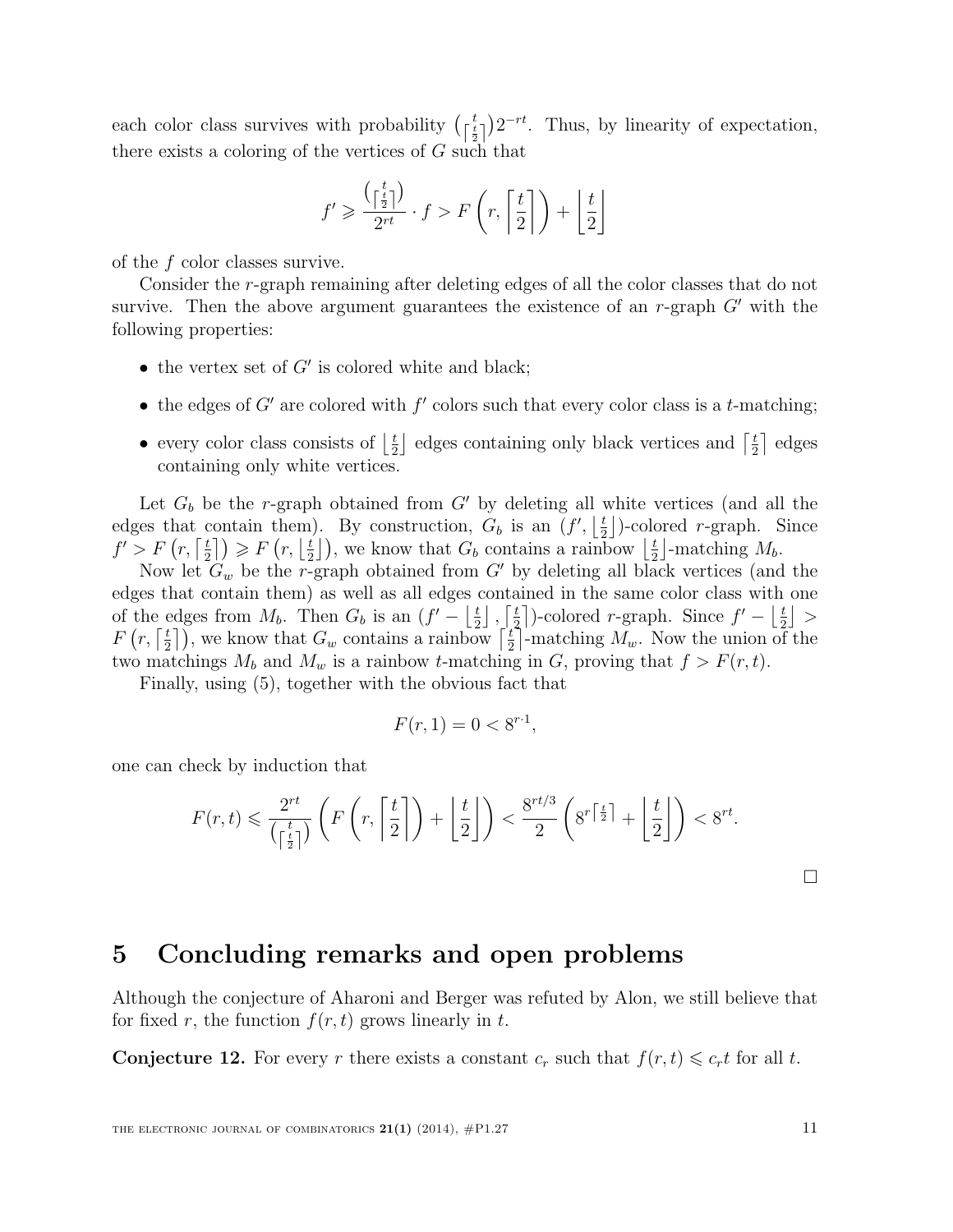Since currently we can only prove polynomial bound whose exponent depends on  $r$ , it would be even interesting to prove that there exists a function  $c_r$  depending only on r and an absolute constant b, such that  $f(r, t) \leq c_r t^b$ .

As we already discussed in Section 3, we do believe that extremal configurations for this problem should not have too many vertices. In particular, it would be interesting to decide whether there are  $(f, t)$ -colored r-graphs on  $O(rt)$  vertices with  $f = \Theta(F(r, t))$ and no rainbow *t*-matching. Similarly, one can ask whether  $f(r,t) = \Theta(f_s(r,t))$  for some  $s = O(t)$ .

Another natural question concerns the value of  $f(r, t)$  when t is fixed and r grows. We know that it grows exponentially in  $r$  and for large  $t$  we have

$$
2.71^r < f(r, t) < 8^{tr}.
$$

It would be interesting to determine whether  $f(r, t)$  can be upper bounded by  $\alpha_t\beta^r$  for some absolute constant  $\beta$  and some function  $\alpha_t$  depending on t.

Acknowledgment. We would like to thank Yury Person for fruitful discussions at the early stages of this project. We also want to thank Noga Alon for communicating to us the remark in the end of Section 3.

# References

- [1] R. Aharoni, Ryser's conjecture for tripartite 3-graphs, Combinatorica 21 (2001), 1–4.
- [2] R. Aharoni and E. Berger, Rainbow matchings in r-partite r-graphs, Electronic Journal of Combinatorics  $16(1)$  (2009),  $\#\text{R}119$ .
- [3] R. Aharoni and P. Haxell, Hall's theorem for hypergraphs, Journal of Graph Theory 35 (2000), 83–88.
- [4] R. Aharoni and D. Howard, Size conditions for the existence of rainbow matchings, preprint.
- [5] N. Alon, Multicolored matchings in hypergraphs, Moscow Journal of Combinatorics and Number Theory 1  $(2011)$ , 3-10.
- [6] N. Alon, T. Jiang, Z. Miller, and D. Pritikin, Properly coloured subgraphs and rainbow subgraphs in edge-colourings with local constraints, Random Structures  $\mathcal{C}$ Algorithms 23 (2003), 409–433.
- [7] L. Babai, An anti-Ramsey theorem. Graphs and Combinatorics 1 (1985), 23–28.
- [8] P. Erdős and R. Rado, A combinatorial theorem, Journal of the London Mathematical Society 25 (1950), 249–255.
- [9] P. Frankl, The shifting techniques in extremal set theory. In Surveys in Combinatorics, Vol. 123 of London Mathematical Society Lecture Notes, Cambridge University Press (1987), 81–110.
- [10] P. Haxell, A condition for matchability in hypergraphs, Graphs and Combinatorics 11 (1995), 245–248.